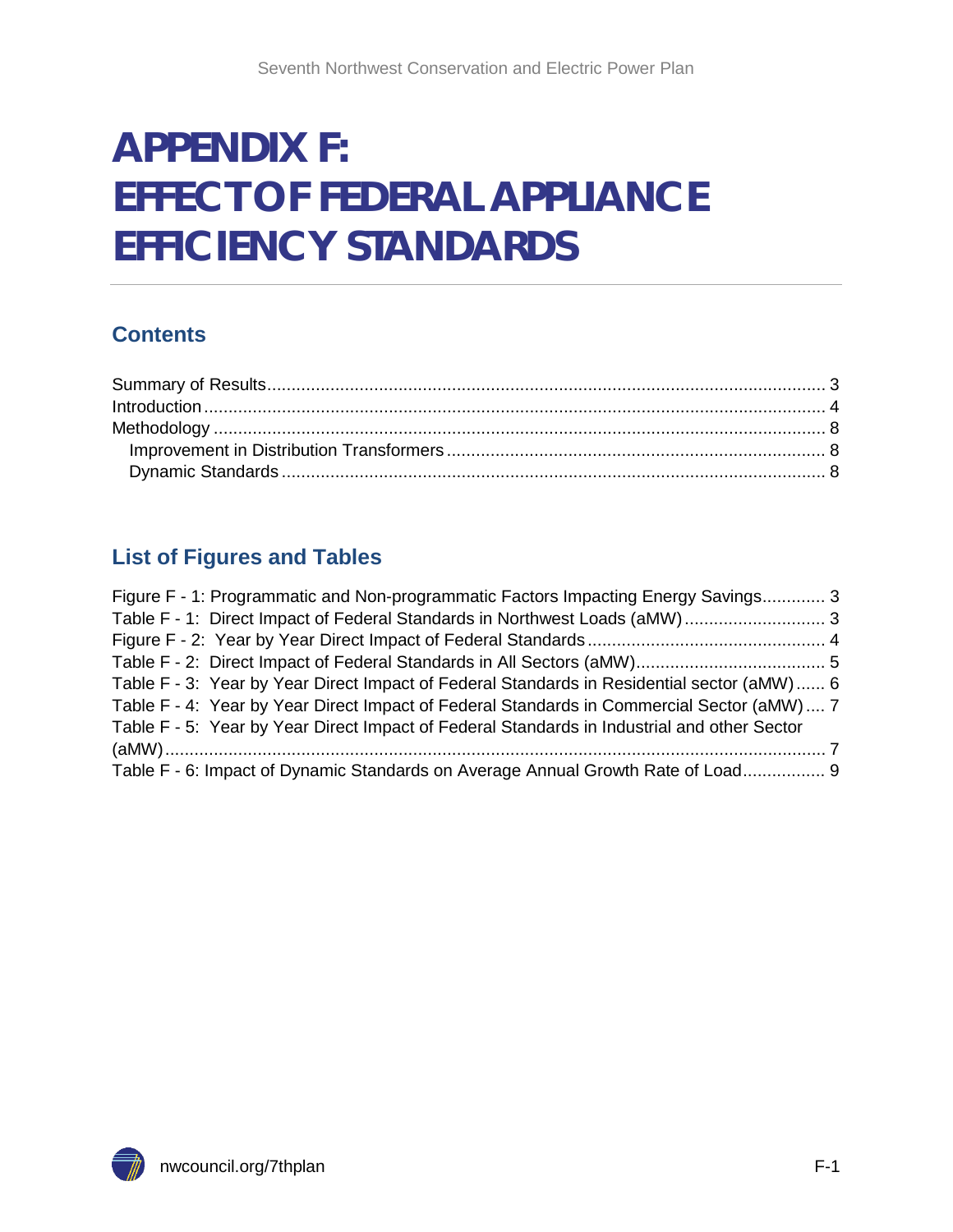This appendix describes the steps used to estimate the impact of federal appliance standards on electricity demand in the Pacific Northwest for 2015-2035. The federal appliance standards reduce the amount of electricity needed in the future, but these reductions are not well-reflected in the econometric models used by many of the region's forecasters. This appendix is intended to help utility forecasters, energy-efficiency planners, and others in the region concerned with accounting for energy-efficiency achievements.

Typically, the Council's forecast of future loads starts with an estimate of current efficiency levels of enduse devices. For example, current loads for the refrigeration enduse in the residential sector depend on the current level of energy consumption of the refrigerators. The future forecast for refrigeration loads is dependent on the consumption of future refrigerators. Future efficiency depends on the relationship between cost of the refrigerators, efficiency of refrigerators, and consumer preferences. Also impacting future consumption are the standards enacted, at federal or state level, to remove less efficient refrigerator models from the market. A combination of push and pull effects influence consumers' choices.

Utility efficiency programs build on the existing baseline for each measure and incentivize consumer selections toward higher efficiency devices (Pull Effect). Federal and state standards, on the other hand, push for increasing the minimum efficiency of the devices. Combination of the two strategies pushes the low efficiency measures out and helps pull-in higher efficiency measures.

Implementation of standards helps reduce future loads more economically and more equitably than conservation programs. Typically, standards are applicable to 100 percent of consumer base, whereas the conservation programs will only eventually reach an upper limit of 85 percent of consumer base. The standards are also more equitable in that they do not require ratepayer funding for incentivizing conservation measures.

Figure F - 1 shows the multiple mechanisms used to achieve energy conservation. Starting with a baseline of energy consumption at end use and technology level, the program activities push energy conservation to a higher level. Market transformation activities then further enhance the energy conservation initiatives on an upstream basis. The codes and standards play the role of keeping the less efficiency technologies out of the consumer's hand. The combination of programmatic initiatives and standards also cause market induced (not incentivized) efficiency that consumers partake on their own. The result is a cooperative mechanism through for which codes and standards truncate the less efficient options from a given market, while the programmatic initiatives push the more efficient (above baseline) into the market.

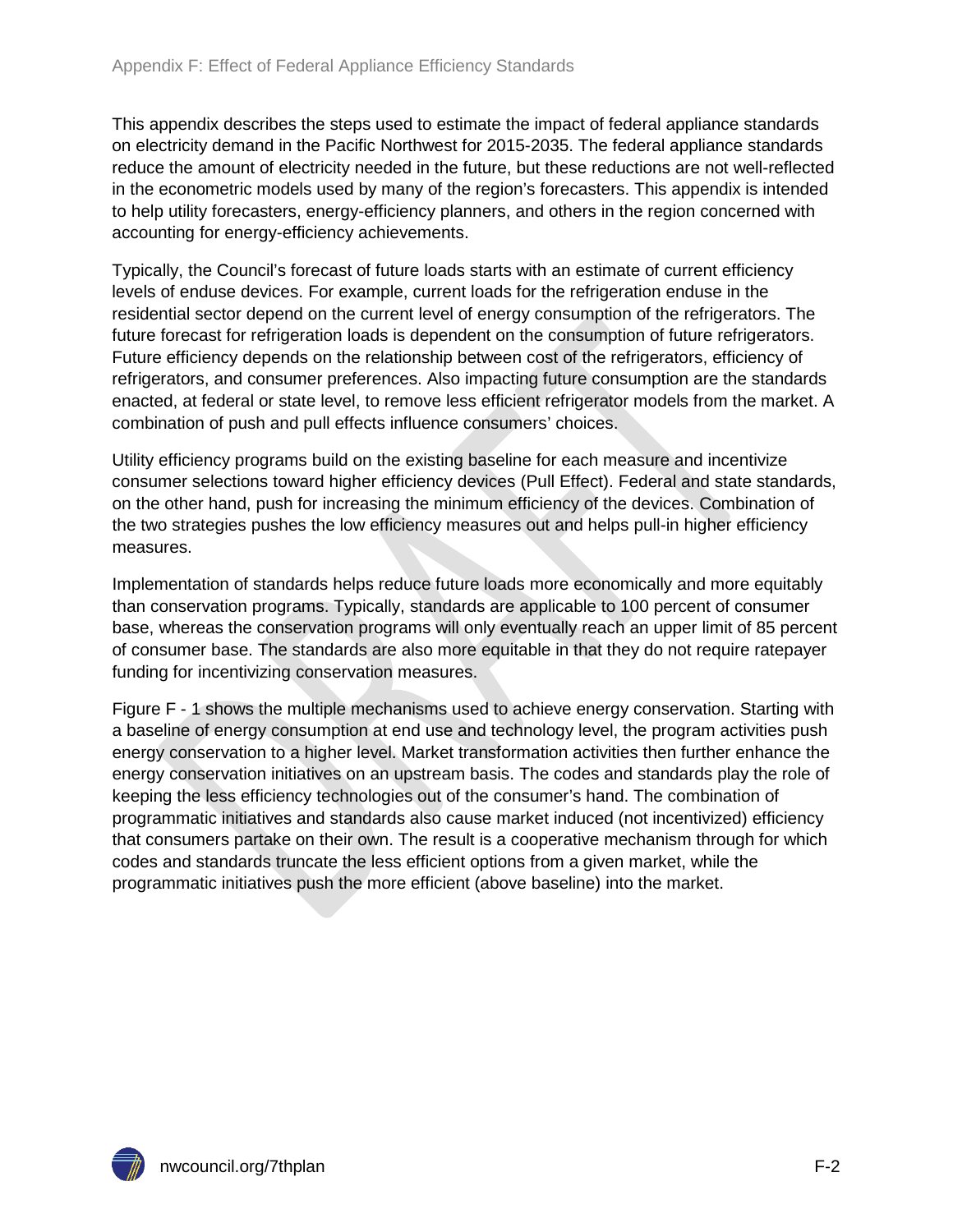

<span id="page-2-1"></span>Figure F - 1: Programmatic and Non-programmatic Factors Impacting Energy Savings

## <span id="page-2-0"></span>SUMMARY OF RESULTS

The Council estimates that the federal efficiency standards on appliances used in residential, commercial, and industrial sectors, adopted since the preparation of its Sixth Power Plan, will reduce system loads in the Pacific Northwest by more than 1,264 average megawatts between 2012 and 2035. The standards are estimated to reduce winter peak loads by over 2,100 megawatts by 2035.

Table F - 1 and Figure F - 2 present the sector-level and sector and end-use-level load reductions for the starting and ending period of analysis.

<span id="page-2-2"></span>

|                            | 2015 | 2035  |
|----------------------------|------|-------|
| Residential                | 41   | 614   |
| Commercial                 | 25   | 467   |
| Industrial                 | 17   | 163   |
| Transportation             | 0    | 11    |
| <b>Street lighting</b>     |      | 8     |
| <b>Total Direct Impact</b> | 83   | 1,264 |

|  |  |  |  | Table F - 1: Direct Impact of Federal Standards in Northwest Loads (aMW) |  |
|--|--|--|--|--------------------------------------------------------------------------|--|
|  |  |  |  |                                                                          |  |

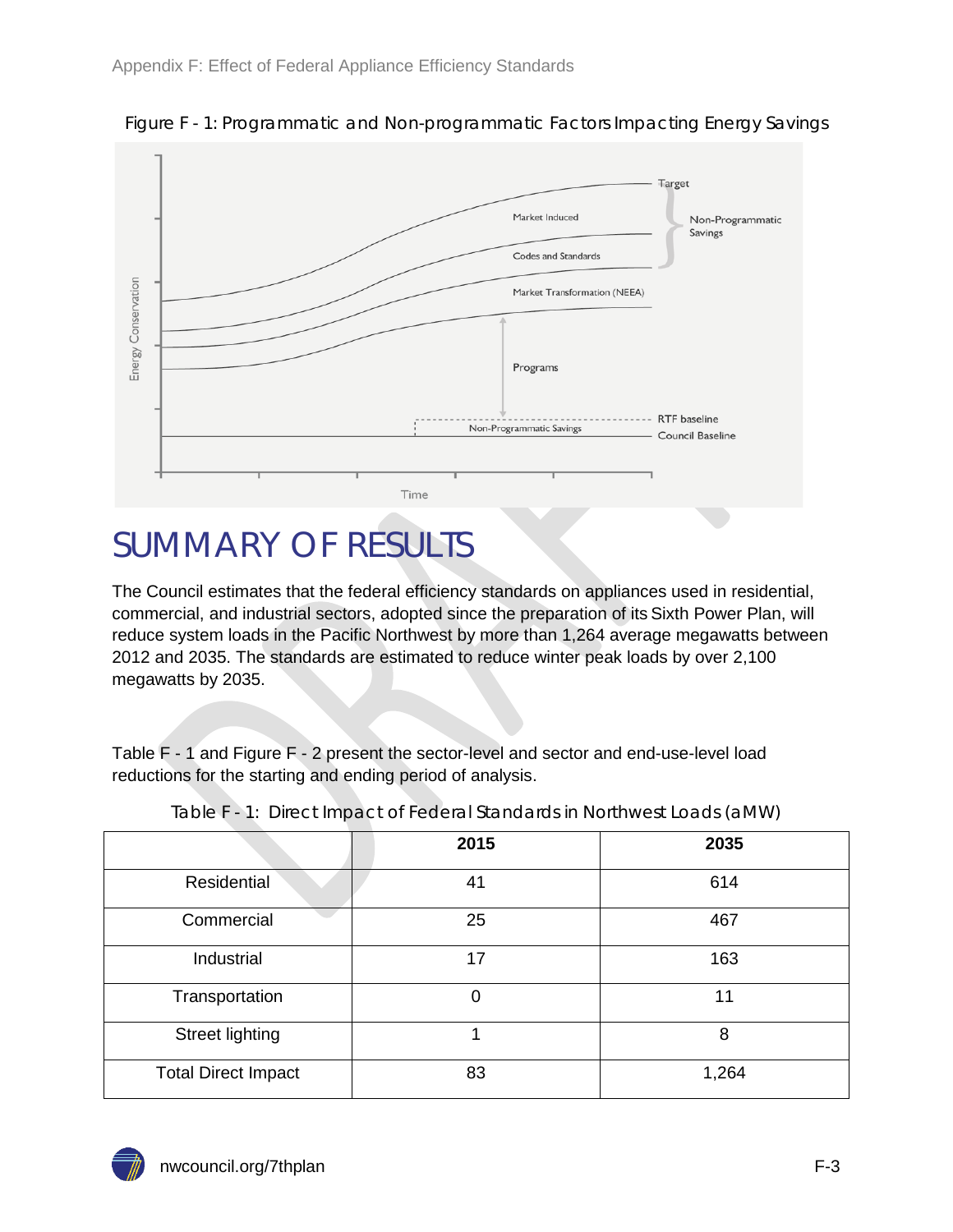<span id="page-3-1"></span>

Figure F - 2: Year by Year Direct Impact of Federal Standards

# <span id="page-3-0"></span>INTRODUCTION

The U.S. federal government's policies on energy efficiency have developed over decades, beginning with the Energy Policy and Conservation Act of 1975, which called for energy efficiency targets, followed by the National Appliance Energy Conservation Act of 1987, which established minimum efficiency standards for a number of household appliances. The Energy Policy Act of 1992, and the Energy Independence and Security Act of 2007 (EISA) expanded the equipment subject to efficiency standards.

The standard-setting process followed by the U.S. Department of Energy requires that standards be reviewed at least once every six years from their effective date, and that they be set at levels to achieve the maximum improvement in energy efficiency that is "technically feasible and economically justified." The Energy Policy and Conservation Act directs the U.S. Department of Energy to consider seven factors in its analysis when determining whether a potential standard is economically justified:

- 1. Economic impact on consumers and manufacturers
- 2. Lifetime operating cost savings compared to increased product cost
- 3. Total projected energy savings over at least one lifetime of the product
- 4. Impact on product utility or performance
- 5. Impact of any lessening of competition
- 6. Need for national energy efficiency
- 7. Other factors the Secretary considers relevant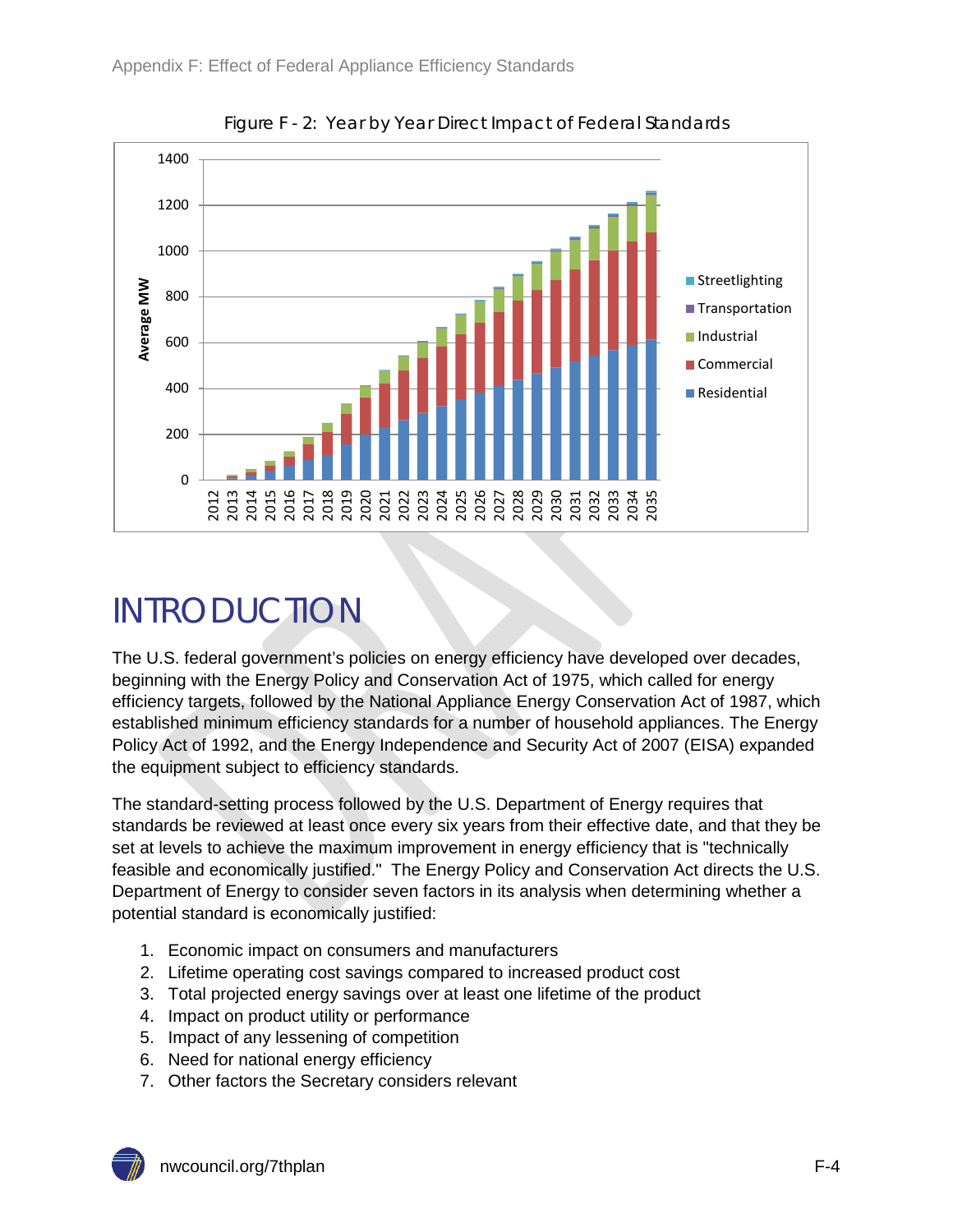Of these factors, maintaining consumer choice and quality of service has often been an issue. A [study](http://www.aceee.org/research-report/a132)<sup>[1](#page-0-0)</sup> by the American Council for an Energy-Efficient Economy and the Appliance Standards Awareness Project analyzed the effect of federal efficiency standards on 10 residential, commercial, and lighting products. The study found that performance was maintained and in many cases improved, and that manufacturers offered new features in the products. Price declined or stayed the same in five out of the nine products for which data were available, and the price increases of the other four products were more than offset by the savings in electricity bills.

Using the Council's Seventh Power Plan's medium forecast of households, square footage of commercial building stock, load growth in industrial, street lighting, transportation sectors, and appliance stocks, the federal appliance standards' impact on the 2015 appliance stock is estimated to reduce electricity demand by 83 aMW. This analysis has incorporated updated appliance saturations based on the Residential Building Stock Assessment 2012/2013, Commercial Building Stock Assessment 2013/2014, and updated regional economic and demographic forecasts. A majority of these standards savings are from the residential sector.

Sector level impacts by 2015 and 2035 are shown in Table F - 2. Residential sector impacts by end use are shown in Table F - 3. Commercial sector impacts by end use are shown in Table F - 4. Industrial and other sector impacts by end use are shown in Table F - 5.

<span id="page-4-0"></span>

| Sector                     | 2015 | 2035 |
|----------------------------|------|------|
| Residential                | 41   | 614  |
| Commercial                 | 25   | 467  |
| Industrial                 | 17   | 163  |
| Transportation             |      |      |
| <b>Street lighting</b>     |      |      |
| <b>Total Direct Impact</b> | 83   | .264 |

Table F - 2: Direct Impact of Federal Standards in All Sectors (aMW)

<span id="page-4-1"></span> $<sup>1</sup>$  Joanna Mauer, Andrew DeLaski, Steven Nadel, Anthony Fryer, and Rachel Young, "Better Appliances:</sup> An Analysis of Performance, Features, and Price as Efficiency Has Improved," ACEEE Research Report # 132, May 2013.<http://www.aceee.org/research-report/a132>

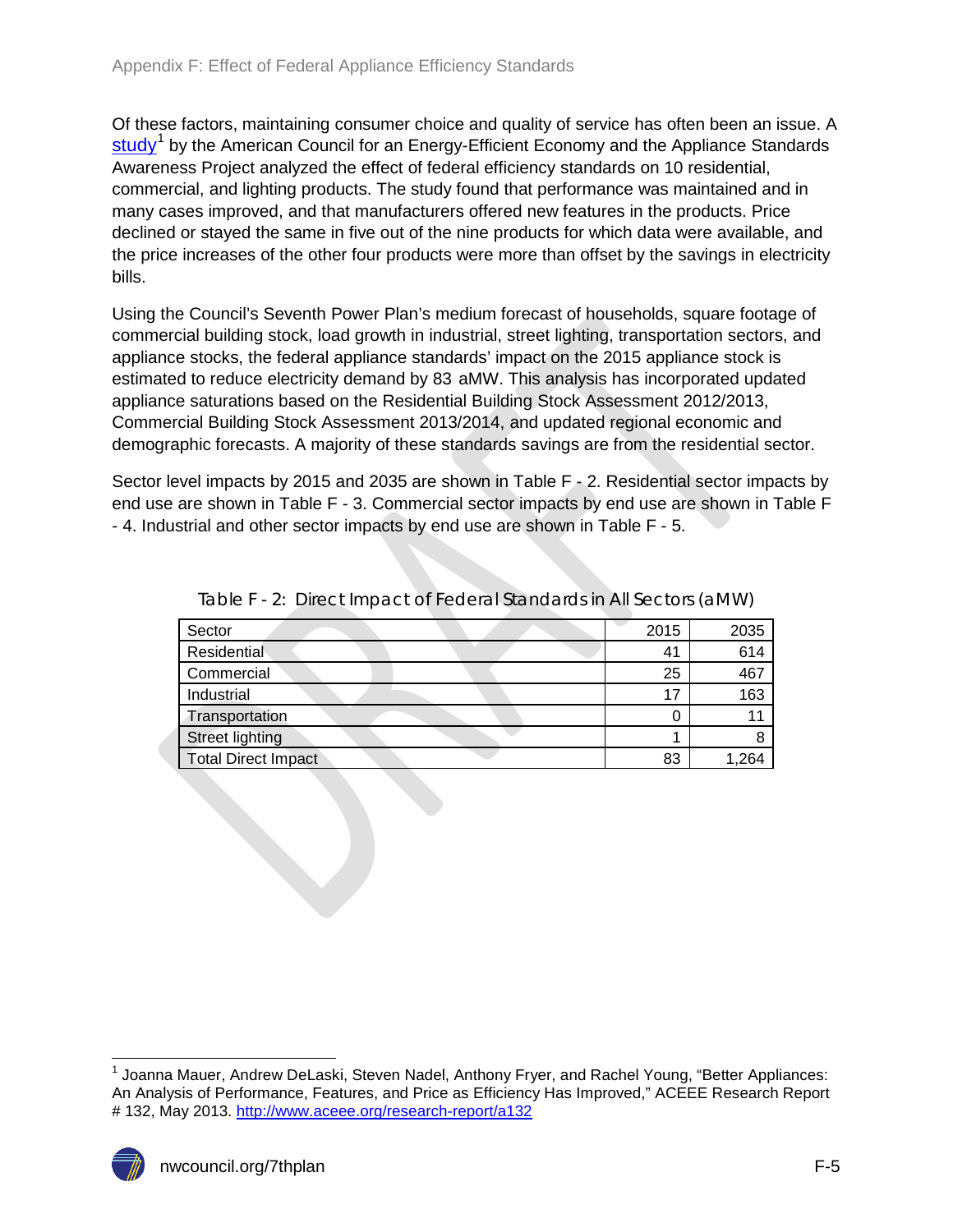<span id="page-5-0"></span>

| Table F - 3: Year by Year Direct Impact of Federal Standards in Residential sector |
|------------------------------------------------------------------------------------|
| (aMW)                                                                              |

| End Use                         | 2015           | 2035           |
|---------------------------------|----------------|----------------|
| Space Heating                   | 5              | 353            |
| Water Heating Under 55          | 10             | 84             |
| Lighting                        | $\overline{7}$ | 33             |
| Refrigeration                   | $\overline{2}$ | 14             |
| Freezer                         | $\overline{2}$ | 13             |
| <b>Clothes Washer</b>           | 0.1            | $\mathbf{1}$   |
| <b>Clothes Dryer</b>            | 10             | 49             |
| Dishwasher                      | 1              | $\,6$          |
| Cooking                         | 1              | 31             |
| Air Conditioning                | 1              | $\overline{2}$ |
| <b>Other Non-Substitutables</b> | $\overline{3}$ | 26             |
| Water Heating Over 55           | 0.5            | $\overline{2}$ |
| Total                           | 41             | 614            |

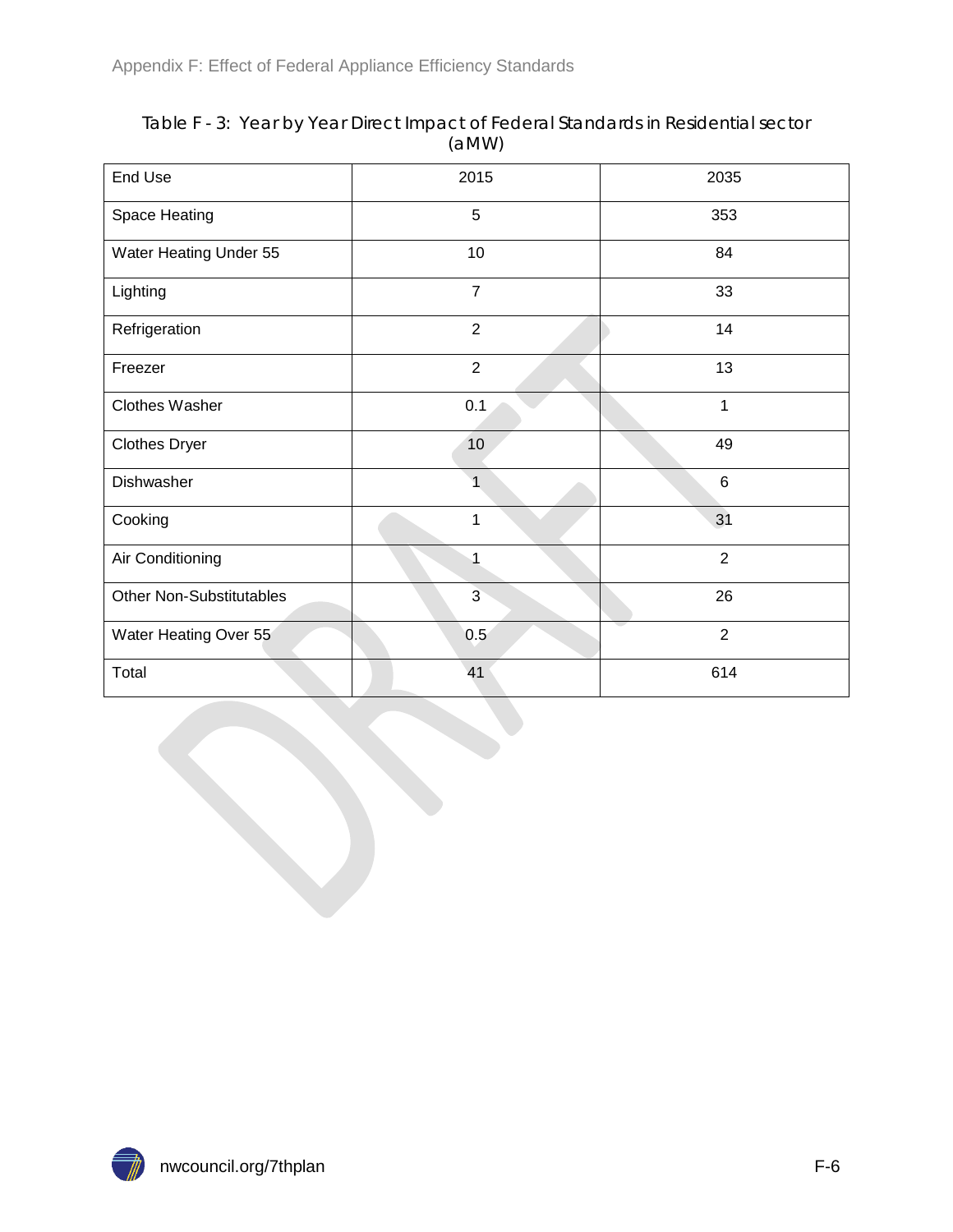| End Use                         | 2015           | 2035 |
|---------------------------------|----------------|------|
| Space Heating                   | 1              | 13   |
| <b>Water Heating</b>            | $\overline{2}$ | 20   |
| <b>Other Substitutables</b>     | $\Omega$       | 15   |
| Refrigeration                   | 3              | 185  |
| Lighting                        | 11             | 110  |
| Air Conditioning                | $\sqrt{5}$     | 62   |
| <b>Other Non-Substitutables</b> | $\overline{2}$ | 62   |
| Total                           | 25             | 467  |

#### <span id="page-6-0"></span>Table F - 4: Year by Year Direct Impact of Federal Standards in Commercial Sector (aMW)

<span id="page-6-1"></span>Table F - 5: Year by Year Direct Impact of Federal Standards in Industrial and other Sector (aMW)

|                                      | 2015           | 2035 |
|--------------------------------------|----------------|------|
| Process Heat                         | $\overline{2}$ | 18   |
| <b>Motors</b>                        |                | 70   |
| <b>Other Subs</b>                    | 2              | 24   |
| <b>Miscellaneous</b>                 | 5              | 52   |
| <b>Total Industrial</b>              | 17             | 163  |
| Total Transportation sector*         | 0.1            | 11   |
| Total Street lighting and pumping ** |                | 8    |

\*Includes Electric vehicles and public transportation, \*\*- includes fresh water and waste water treatment facilities.

Federal efficiency standards also reduce peak loads. Each appliance makes its own unique contribution to peak load, so that efficiency improvements to those appliances have unique impacts on peak loads. The Council's analysis used data from the End-Use Load and Consumption Assessment Program (ELCAP), conducted by Bonneville from 1986 to 1989 as well as the recent Residential Building Stock Assessment (RBSA) metering study conducted in 2012-2014, to estimate the effects of efficiency improvements on power system peak loads.

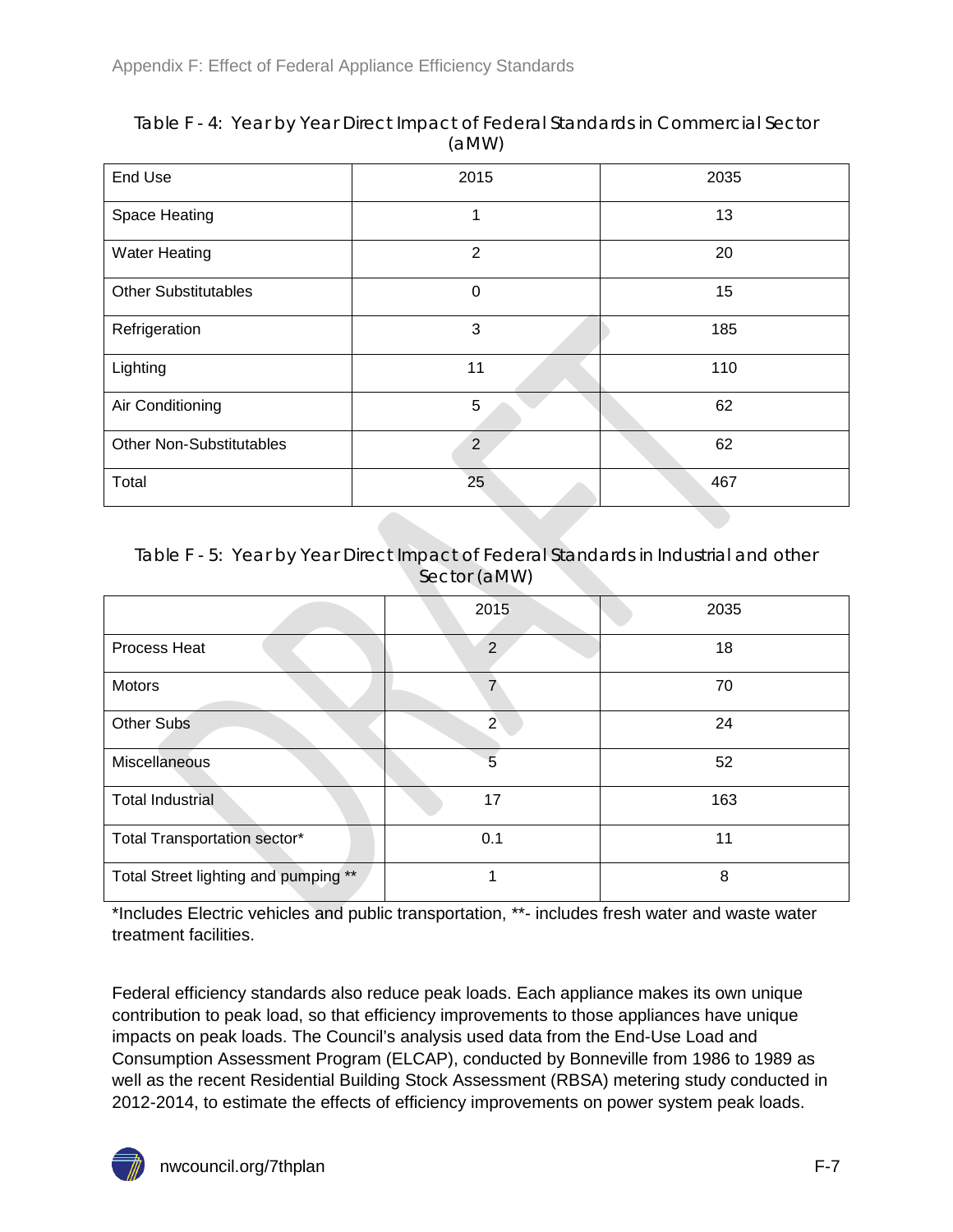One of the findings from the recent RBSA study was that the many enduses are less "peaky" than earlier findings from ELCAP.

By 2035, winter peak loads are estimated to be about 10 percent lower as a result of standards. The baseline peak is estimated to be about 34,000 megawatts; appliance standards lower this peak load to about 31,000 megawatts.

## <span id="page-7-0"></span>METHODOLOGY

The Council's Seventh Plan used a frozen efficiency forecast as the basis for evaluating resource needs in the future. It assumes that baseline energy consumptions of specified equipment and structures remain at fixed levels over the forecast period. These fixed levels are commonly set at current practice at the time the forecast is made. The Council has used the frozen efficiency concept in its forecasting since its First Power Plan in 1983, avoiding the possibility of double counting efficiency improvements.<sup>[2](#page-4-1)</sup>

The frozen efficiency forecast, in addition to reflecting current practice, also reflects future improvements in efficiencies from known standards. For example, the federal lighting standards from EISA 2007, which take effect from 2013 to 2020, were included in the plan's frozen efficiency forecast.

#### <span id="page-7-1"></span>Improvement in Distribution Transformers

One of the standards that impact all end-uses is for distribution transformers. The Council has used the analysis conducted for EIA/AEO 2014 by Navigant Consulting to estimate the potential reduction in loads due to more efficient distribution transformers. The analysis includes dry-type low voltage distribution transformers, medium voltage dry-type distribution transformers for industrial processes, and liquid filled distribution (LFD) transformers. LFD transformers are all medium voltage with well over 90 percent of shipments serving utilities and the remainder serving industrial processes. To simulate impact of these standards, the Council increased the efficiency of distribution transformers by about 2 percent cumulatively during 2015 and 2035. The average transmission and distribution (T&D) losses during 1995-2013 is estimated at about 10.5 percent. Overtime, the Council has assumed that the efficiency of distribution system to improve from this standard, reducing the T&D losses to closer to 8.6 percent. For more details on this standard see pages the report "analysis and representation of Miscellaneous Electric Loads in NEMS" December 2013.

### <span id="page-7-2"></span>Dynamic Standards

DOE is required by law to renew and reevaluate existing and new standards every sixth year. The Council has attempted to model the impact of such renewal of standards in a scenario called Dynamic Standards. The Council's analysis has shown that impact of federal standards would keep the loads flat if the existing standards are renewed and improved by 10 percent

 $2$  This could occur if a conventional forecast included efficiency improvements (lowering resource requirements) and planners also counted those improvements as part of the energy efficiency potential (estimated based on current practice) available to meet future loads.